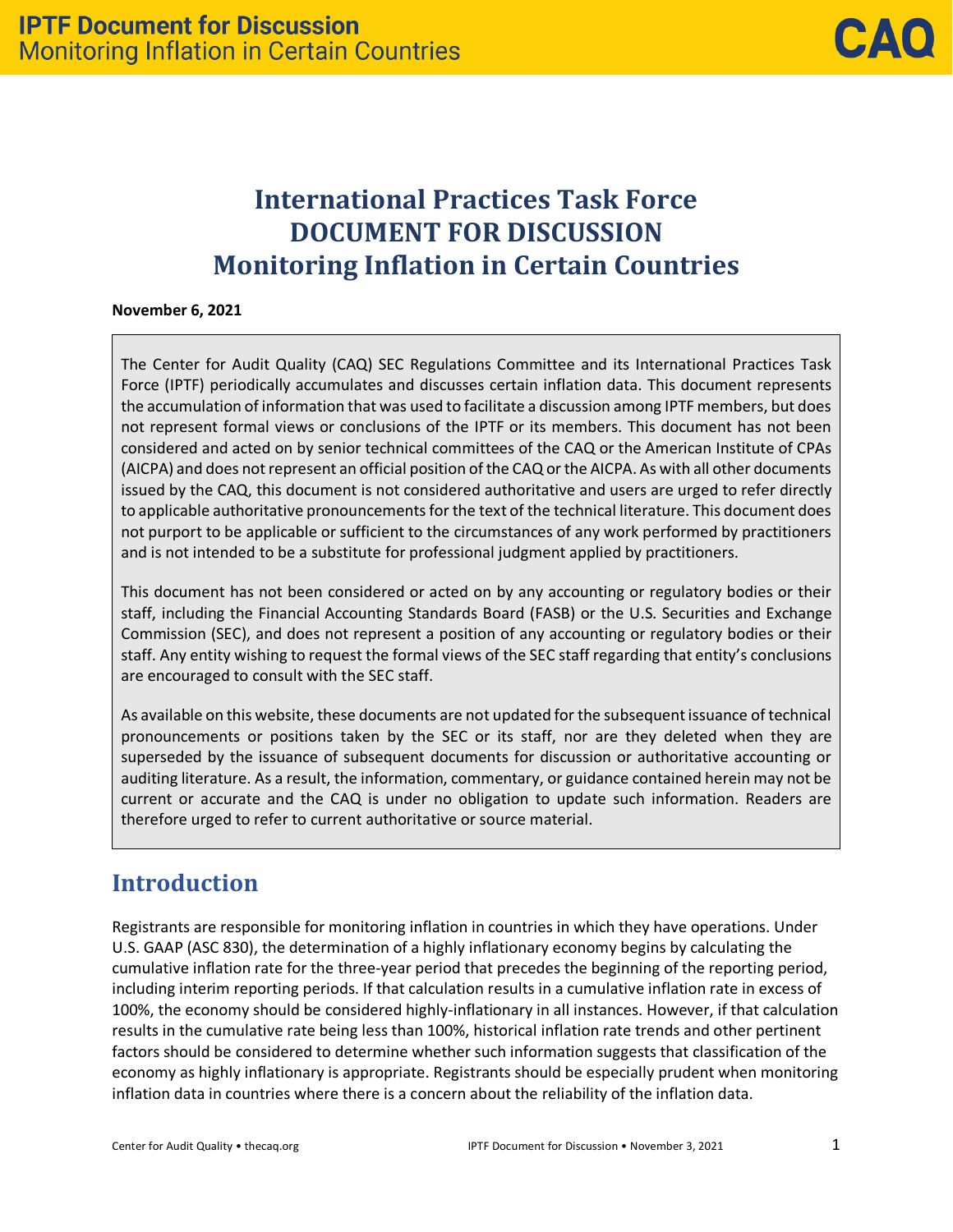Additionally, significant professional judgment is required when determining if there is sufficient evidence to conclude the country should no longer be classified as highly inflationary.

In an effort to facilitate greater consistency, the CAQ International Practices Task Force (the "Task Force") developed a framework for compiling inflation data to assist registrants in monitoring inflation statistics in connection with their determination of the inflationary status of countries in which they have operations. The information herein may be helpful to management in applying ASC 830, in conjunction with its internal controls over financial reporting to reach a conclusion on whether a country's economy should be considered highly-inflationary.

The Task Force compiled cumulative inflation data by country (for those countries for which the International Monetary Fund [IMF] publishes data), and then categorized the countries based on their cumulative inflation rates and the implementation guidance in ASC 830. (See the Appendix for a detailed description of how inflation rates are calculated.) In addition, the Task Force identified countries where projected cumulative inflation rates would have been categorized into categories considering the guidance in ASC 830 and in circumstances where there was not consistent reliable data.

The categories, the countries in each of the categories for this period, and reference to the page in this Document where inflation data is provided, are as follows:

1a. Countries with three-year cumulative inflation rates exceeding 100% (ASC 830, Case A)

| Argentina   | ว |
|-------------|---|
| Iran        |   |
| Lebanon     | Δ |
| South Sudan | 5 |
| Sudan       | 5 |
| Venezuela   | 6 |
| Zimbabwe    |   |
|             |   |

1b. Countries with projected three-year cumulative inflation rates greater than 100% in the current year

| Suriname |  |
|----------|--|
| Yemen    |  |

- 2. Countries with three-year cumulative inflation rates exceeding 100% in recent years, but with three-year cumulative inflation rates between 70% and 100% in the last calendar year (ASC 830, Case B) None
- 3. Countries with recent three-year cumulative inflation rates exceeding 100% after a spike in inflation in a discrete period (ASC 830, Case C) None
- 4. Countries with three-year cumulative inflation rates between 70% and 100% in the current year, or with a significant (25% or more) increase in inflation during the last calendar year, or a significant increase in projected inflation in the current year, or with projected three-year cumulative inflation rates greater than 100% in the next year Angola 9 Haiti 9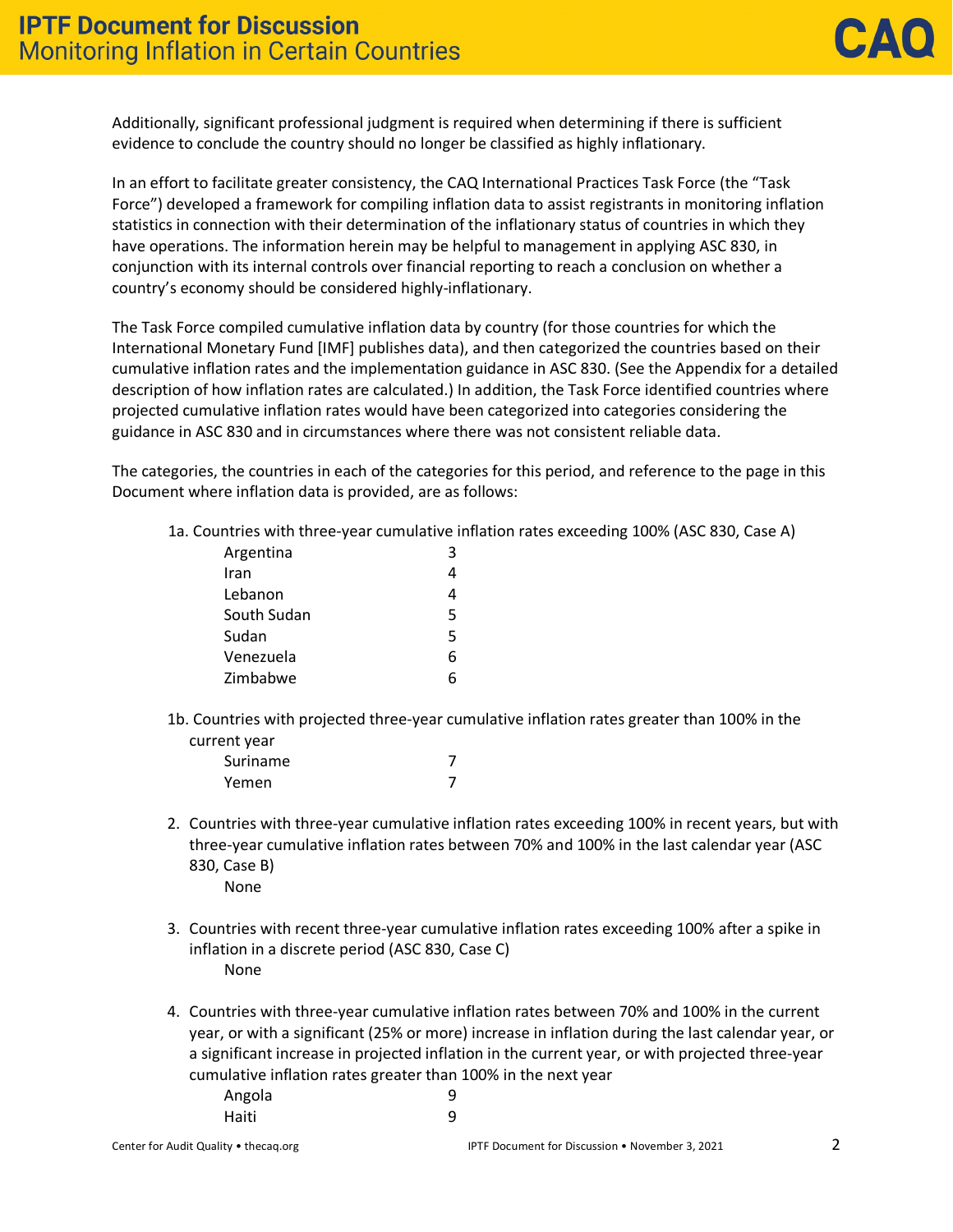There may be additional countries with three-year cumulative inflation rates exceeding 100% or that should be monitored which are not included in the below analysis because the sources used to compile this list do not include inflation data for all countries or current inflation data. Examples of such countries include Afghanistan, Ethiopia and Syria. Numerous other countries that are not members of the IMF are not included in the WEO Reports.

The data referred to herein is derived from the IMF World Economic Outlook Report Database – October 2021 ("IMF WEO Report"), unless otherwise indicated. The IMF WEO Report presents inflation data on a calendar year basis. Data presented in the IMF WEO Report as estimated is identified with an "\*".

While the below data may be a useful resource for registrants, management should have adequate controls to independently verify and analyze any data on which they are basing a conclusion about an economy's highly inflationary status.

Below is a discussion of the countries included in each of the above categories.

## **1a. Countries with three-year cumulative inflation rates exceeding 100%**

*Case A in ASC 830-10-55-24 provides an example when the three-year cumulative rate exceeds 100% requiring a company to classify the economy as highly inflationary.*

*According to data obtained from the IMF WEO Report and other sources identified below, the following countries have three-year cumulative inflation rates exceeding 100%:*

## **Argentina**

|                                | <b>PROJECTED</b> |      |      |      |      |      |
|--------------------------------|------------------|------|------|------|------|------|
| Calendar year                  | 2017             | 2018 | 2019 | 2020 | 2021 | 2022 |
| Annual inflation<br>rate       | 25%              | 48%  | 54%  | 36%  | N/A  | N/A  |
| Cumulative three-<br>year rate |                  |      |      | 209% | N/A  | N/A  |

*N/A = not available*

### **Additional Information/Observations/Questions**

The October 2021 IMF WEO Report did not provide any estimates for 2021 or 2022. However, based on the inflation data for 2019 and 2020 the cumulative inflation of those two periods would exceed 100% cumulative three years inflation.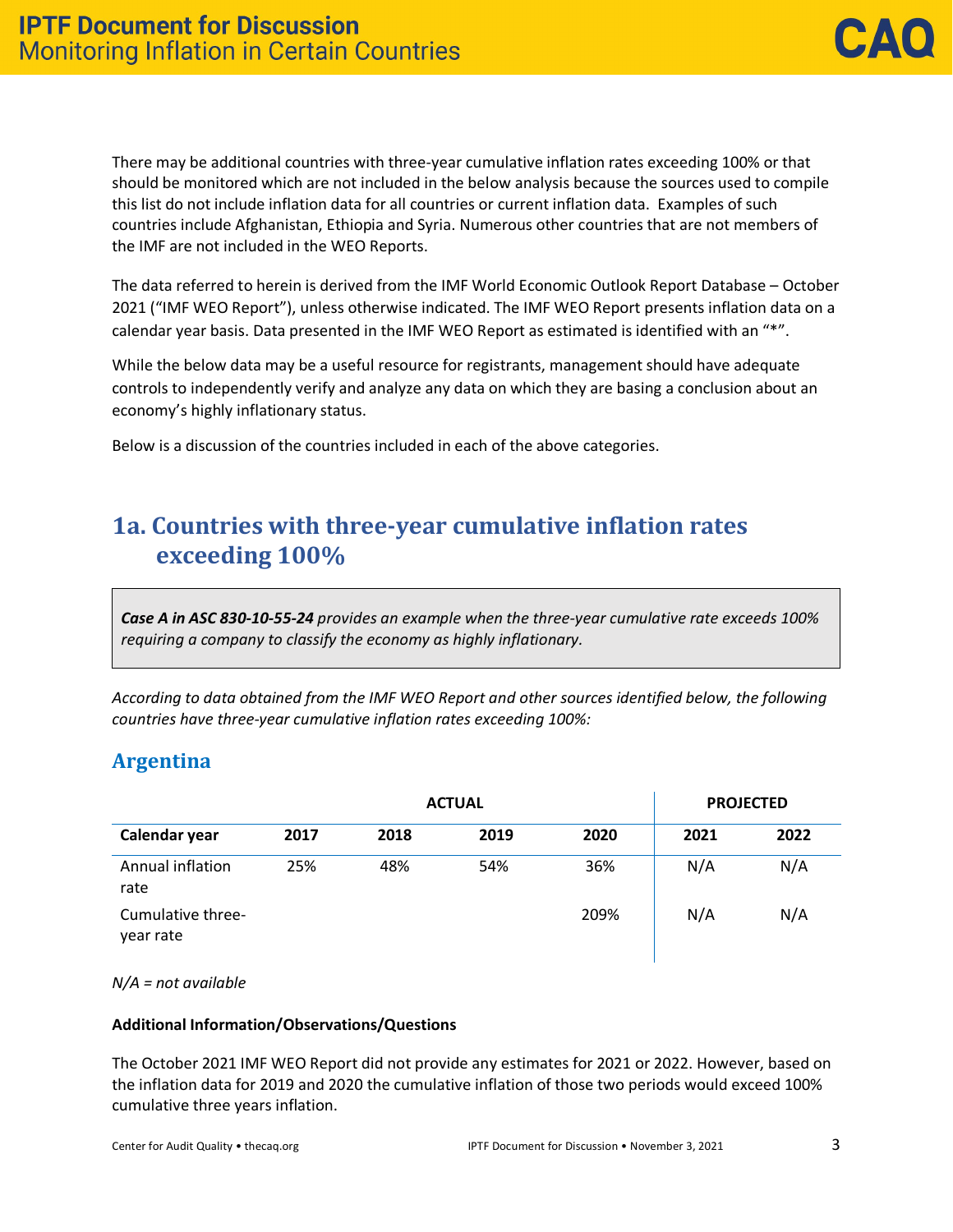### **Alternative Calculation**

The three-year cumulative inflation rates presented below for three years ended September 30, 2021 and December 31, 2020 were not reported in the October 2021 IMF WEO Report, but were calculated based on monthly amounts from the applicable indices published by the National Institute of Statistics and Census of Argentina (IND), as follows:

| Index                                | As of<br>12/31/20 | As of<br>9/30/21 |  |
|--------------------------------------|-------------------|------------------|--|
| National Consumer Price Index (NCPI) | 209%              | 220%             |  |

### **Iran**

|                            |      | <b>ACTUAL</b> | <b>PROJECTED</b> |         |      |      |
|----------------------------|------|---------------|------------------|---------|------|------|
| Calendar year              | 2017 | 2018          | 2019             | 2020    | 2021 | 2022 |
| Annual inflation rate      | 8%   | 49%           | 22%              | 49% (1) | 30%  | 25%  |
| Cumulative three-year rate |      |               |                  | 170%    | 136% | 142% |

#### **Note**:

(1) In the October 2021 WEO the IMF changed the 2020 annual inflation, and corresponding index, from the previously reported 48% to 49%. This did not result in a significant change in the 3-year cumulative rate or change in category.

### **Lebanon**

|                            | <b>ACTUAL</b> |      |      |          |      |      |
|----------------------------|---------------|------|------|----------|------|------|
| Calendar year              | 2017          | 2018 | 2019 | 2020     | 2021 | 2022 |
| Annual inflation rate      | 5%            | 6%   | 7%   | 146% (2) | N/A  | N/A  |
| Cumulative three-year rate |               |      |      | 178%     | N/A  | N/A  |

### **Additional Information/Observations/Questions**

The October 2021 IMF WEO Report did not provide any estimates for 2021 or 2022 so the alternatives below were considered to facilitate review of data. Additionally, the actual annual inflation rate for 2020 exceeded 100%, therefore, the cumulative 3-year inflation rate for 2021 will exceed 100% regardless of the actual inflation rates in 2021.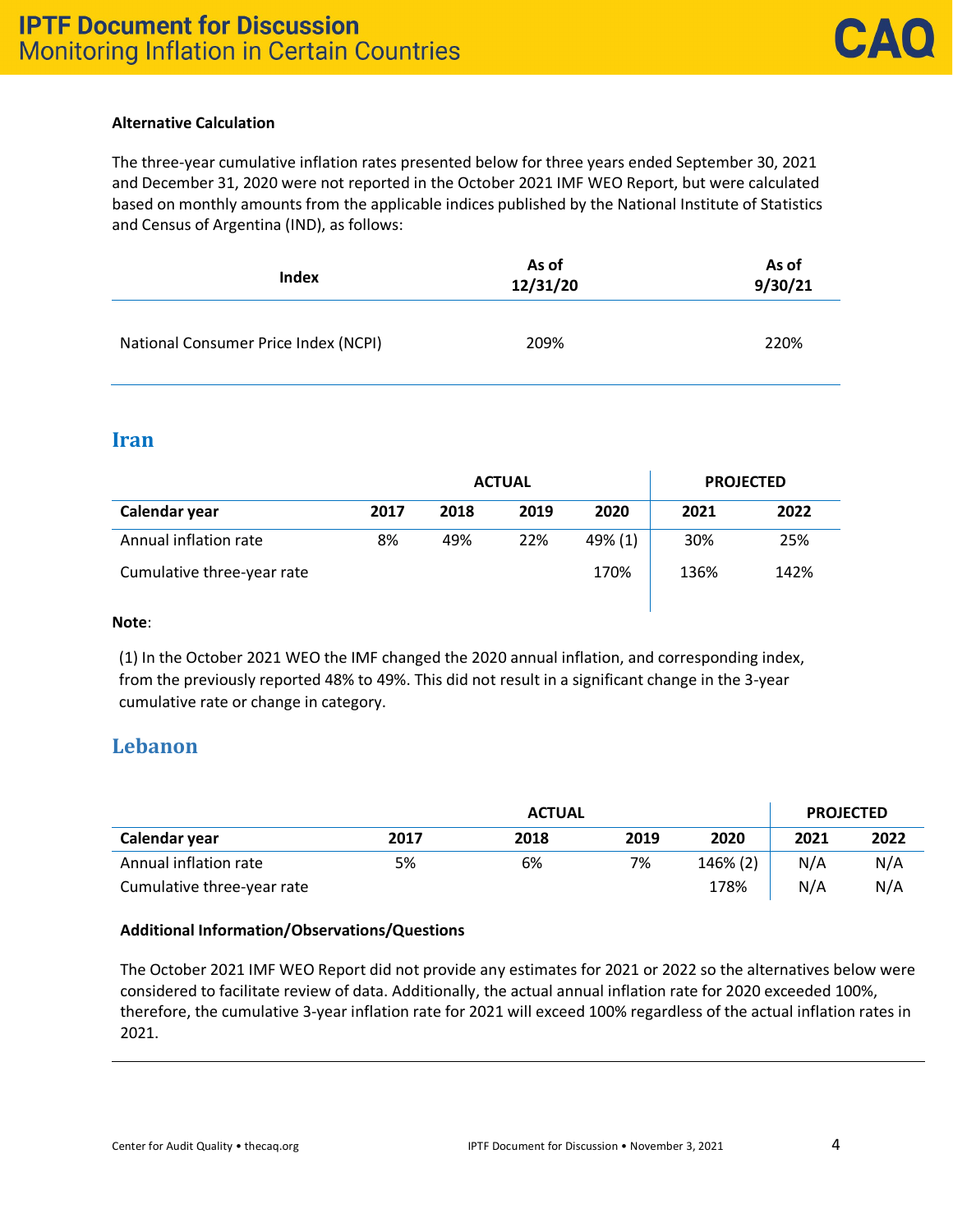(2) In the April 2021 WEO, the 2020 annual inflation was an estimate. In the October 2021 WEO the IMF changed the 2020 annual inflation, and corresponding index at the end of 2020, from the previously reported 150% to 146%, respectively. This did not result in a significant change in the 3-year cumulative rate or change in category.

#### **Alternative Calculation**

The three-year cumulative inflation rates presented below for three years ended August 31, 2021 and December 31, 2020 were not reported in the October 2021 IMF WEO Report, but were calculated based on monthly amounts from the applicable indices published by the Central Administration of Statistics. The historical data below uses a base year of January 2013 and does not match the IMF WEO Report which uses a base year of December 2010. The amounts are as follows:

| <b>Indices Considered</b> | As of 12/31/20 | As of<br>8/31/21 |
|---------------------------|----------------|------------------|
| <b>CPI</b>                | 173%           | 430%             |

### **South Sudan**

|                                | <b>PROJECTED</b> |      |      |            |      |      |
|--------------------------------|------------------|------|------|------------|------|------|
| Calendar year                  | 2017             | 2018 | 2019 | 2020       | 2021 | 2022 |
| Annual inflation rate          | 118%             | 40%  | 30%  | $88\%$ (3) | 8%   | 8%   |
| Cumulative three-<br>year rate |                  |      |      | 242%       | 164% | 119% |

### **Additional Information**

(3) In the April 2021 WEO, the 2020 annual inflation was an estimate. In the October 2021 WEO, the IMF changed the 2020 annual inflation, from the previously reported 66% to 88%. This did not result in a change in the 3-year cumulative rate that would imply a change in category.

### **Sudan**

|                               | <b>PROJECTED</b> |      |      |      |       |      |
|-------------------------------|------------------|------|------|------|-------|------|
| Calendar year                 | 2017             | 2018 | 2019 | 2020 | 2021  | 2022 |
| Annual inflation rate         | 25%              | 73%  | 57%  | 269% | 115%  | 27%  |
| Cumulative three-year<br>rate |                  |      |      | 903% | 1149% | 911% |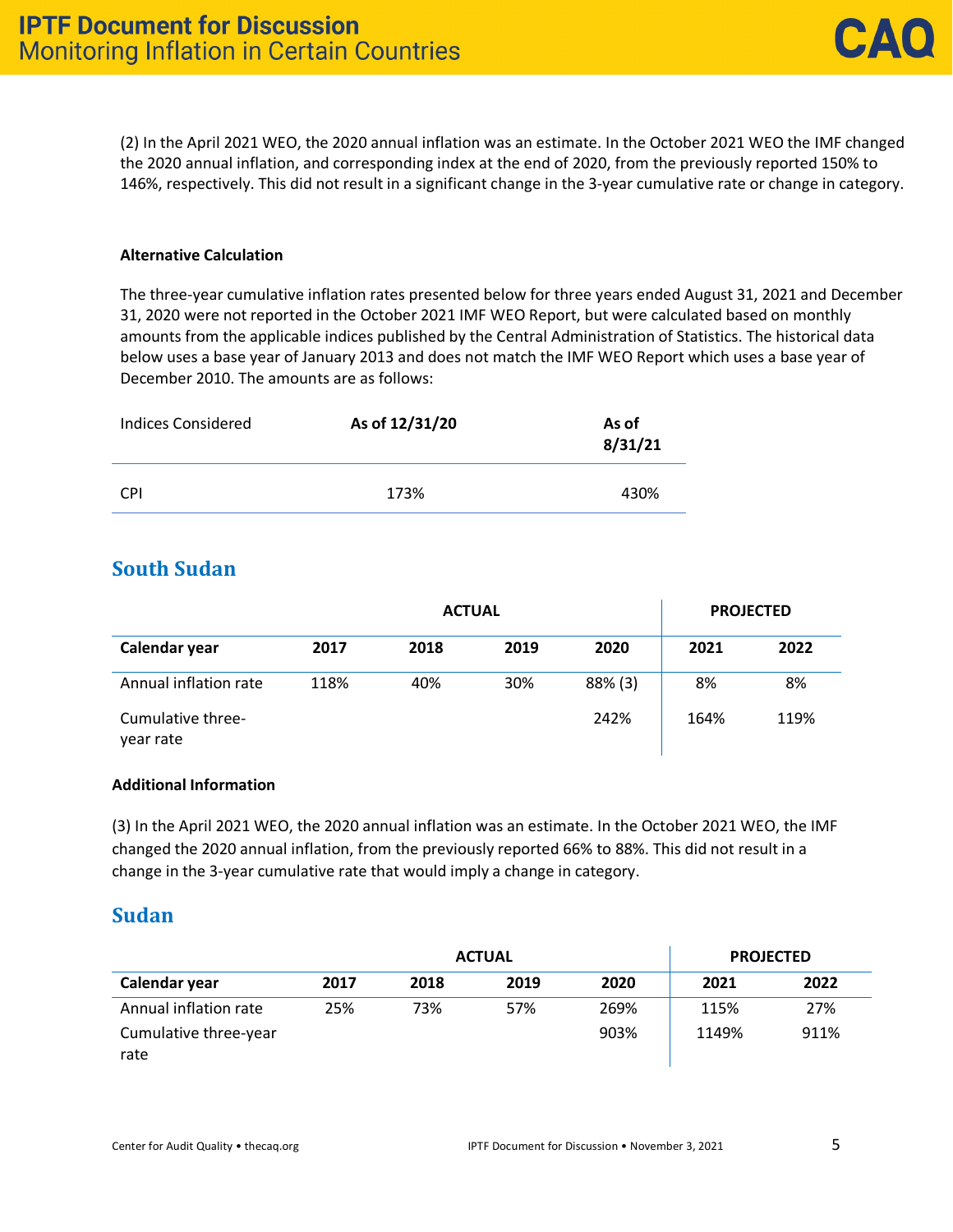## **Venezuela**

|                                                    |      | <b>PROJECTED</b> |       |                |                   |                |
|----------------------------------------------------|------|------------------|-------|----------------|-------------------|----------------|
| Calendar year                                      | 2017 | 2018             | 2019  | 2020           | 2021              | 2022           |
| Annual inflation<br>Cumulative three-<br>vear rate | 863% | 130K%            | 9.5K% | 3.0K%<br>385M% | 2.7K%<br>$8.3M\%$ | 2.0K%<br>1.8M% |

### **Zimbabwe**

|                       | <b>PROJECTED</b> |      |      |          |       |      |
|-----------------------|------------------|------|------|----------|-------|------|
| Calendar year         | 2017             | 2018 | 2019 | 2020     | 2021  | 2022 |
| Annual inflation rate | 3%               | 42%  | 521% | 349% (4) | 41%   | 23%  |
| Cumulative three-     |                  |      |      | 3.9K%    | 3.8K% | 678% |
| year rate             |                  |      |      |          |       |      |

### **Additional Information**

(4) In the October 2021 WEO, the 2020 annual inflation is an estimate. Projected 2021 inflation is in line with actual 2021 through September 30, 2021.

## **1b. Countries with projected three-year cumulative inflation rates greater than 100% in the current year**

*According to data obtained from the IMF WEO Report, the following country has a projected three-year cumulative inflation rate greater than 100% in the current year but has not yet exceeded 100% as of the most recent year-end and any subsequent comparable monthly data available as of the meeting date. Under ASC 830-10-45-12, an economy must be classified as highly inflationary when the cumulative three-year rate exceeds 100%. However, if that calculation results in the cumulative rate being less than 100%, historical inflation rate trends (increasing or decreasing) and other pertinent economic factors should be considered to determine whether such information suggests that classification of the economy as highly inflationary is appropriate sooner. ASC 830-10-45-13 states that the definition of a highly inflationary economy is necessarily an arbitrary decision requiring judgment and in some instances, the trend of inflation might be as important as the absolute rate.*

*Registrants should have appropriate controls in place to monitor more current reported inflation data and consider other pertinent economic indicators to determine if and when the following country should be considered highly inflationary:*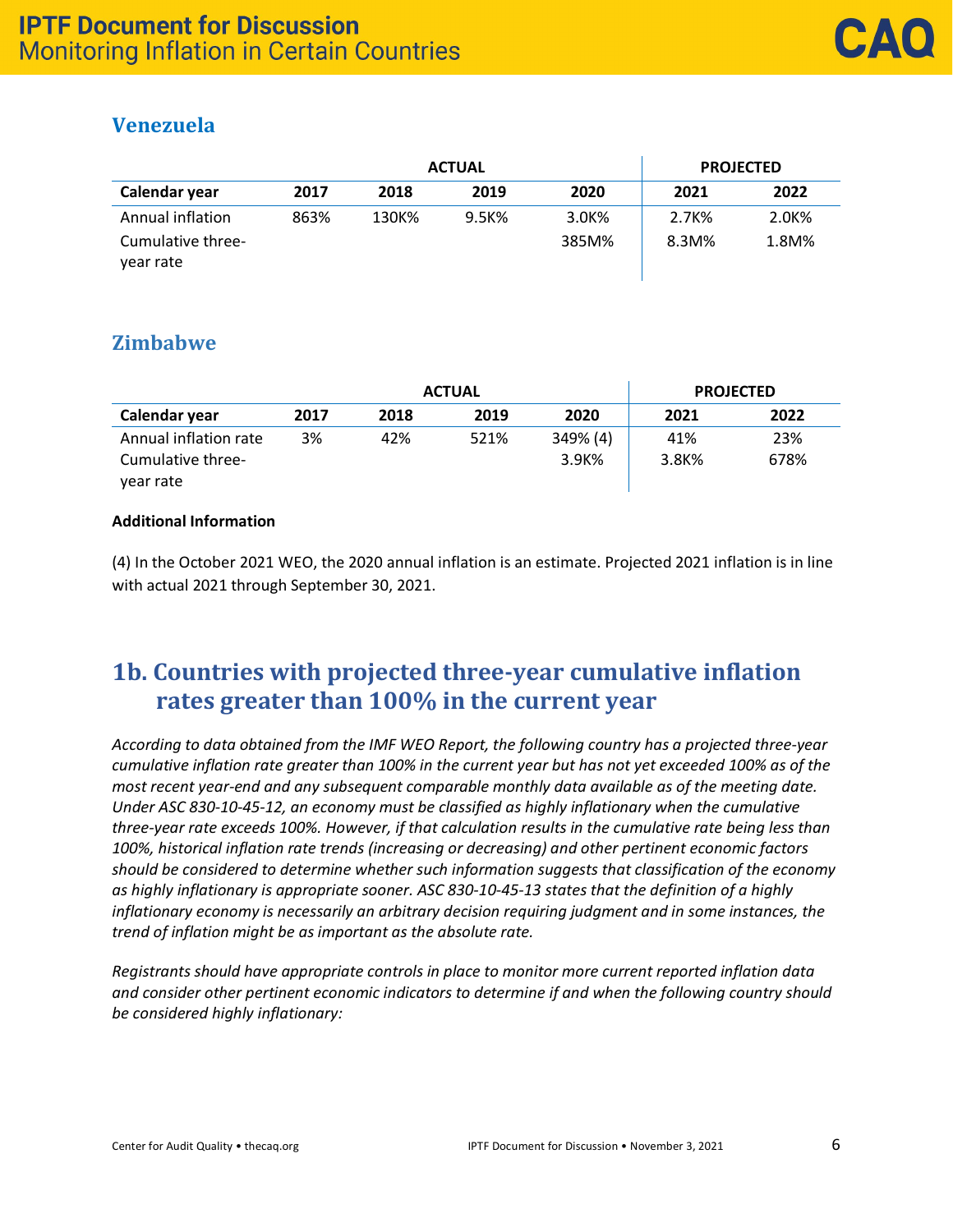## **Suriname**

|                            | <b>ACTUAL</b> |      |      |      | <b>PROJECTED</b> |      |  |
|----------------------------|---------------|------|------|------|------------------|------|--|
| Calendar year              | 2017          | 2018 | 2019 | 2020 | 2021             | 2022 |  |
| Annual inflation rate      | 9%            | 5%   | 4%   | 61%  | 49%              | 25%  |  |
| Cumulative three-year rate |               |      | 20%  | 77%  | 149%             | 199% |  |

|                            | Source: General Bureau of<br><b>Statistics</b> |               |                 |
|----------------------------|------------------------------------------------|---------------|-----------------|
| Calendar Date              | March 31, 2021                                 | July 31, 2021 | August 31, 2021 |
| <b>YTD Inflation Rate</b>  | 6%                                             | 34%           | 37%             |
| Cumulative three-year Rate | 84%                                            | 129%          | 132%            |

### **Additional Information**

Based on the information published by the General Bureau of Statistics of Suriname (above), the threeyear cumulative inflation exceeded 100% by the end of July 2021, so entities with material operations in Suriname should assess in which interim period they would start to consider Suriname as a highly inflationary country. We note that due to the fact that the Bureau did not publish the inflation index for May and June 2018 it is not possible to compute the three-year cumulative inflation for May and June 2021.

### **Yemen**

|                                                        | <b>ACTUAL</b> |      |         |                   | <b>PROJECTED</b> |             |
|--------------------------------------------------------|---------------|------|---------|-------------------|------------------|-------------|
| Calendar year                                          | 2017          | 2018 | 2019    | 2020              | 2021             | 2022        |
| Annual inflation rate<br>Cumulative three-year<br>rate | 47%           | 14%  | 10% (5) | $35\%$ (5)<br>70% | 45%<br>115%      | 22%<br>139% |

### **Note**:

(5) In the April 2021 WEO, the information for 2020 was an estimate. In the October 2021 WEO the IMF changed the 2019 and 2020 annual inflation and corresponding index at the end of 2019 and 2020, from the previously reported 6% to 10% and 45% to 35%, respectively. This resulted in a decrease in the 3 year cumulative rate for the year ended 2020 from 76% to 70%. Interim actual data is not available for 2021.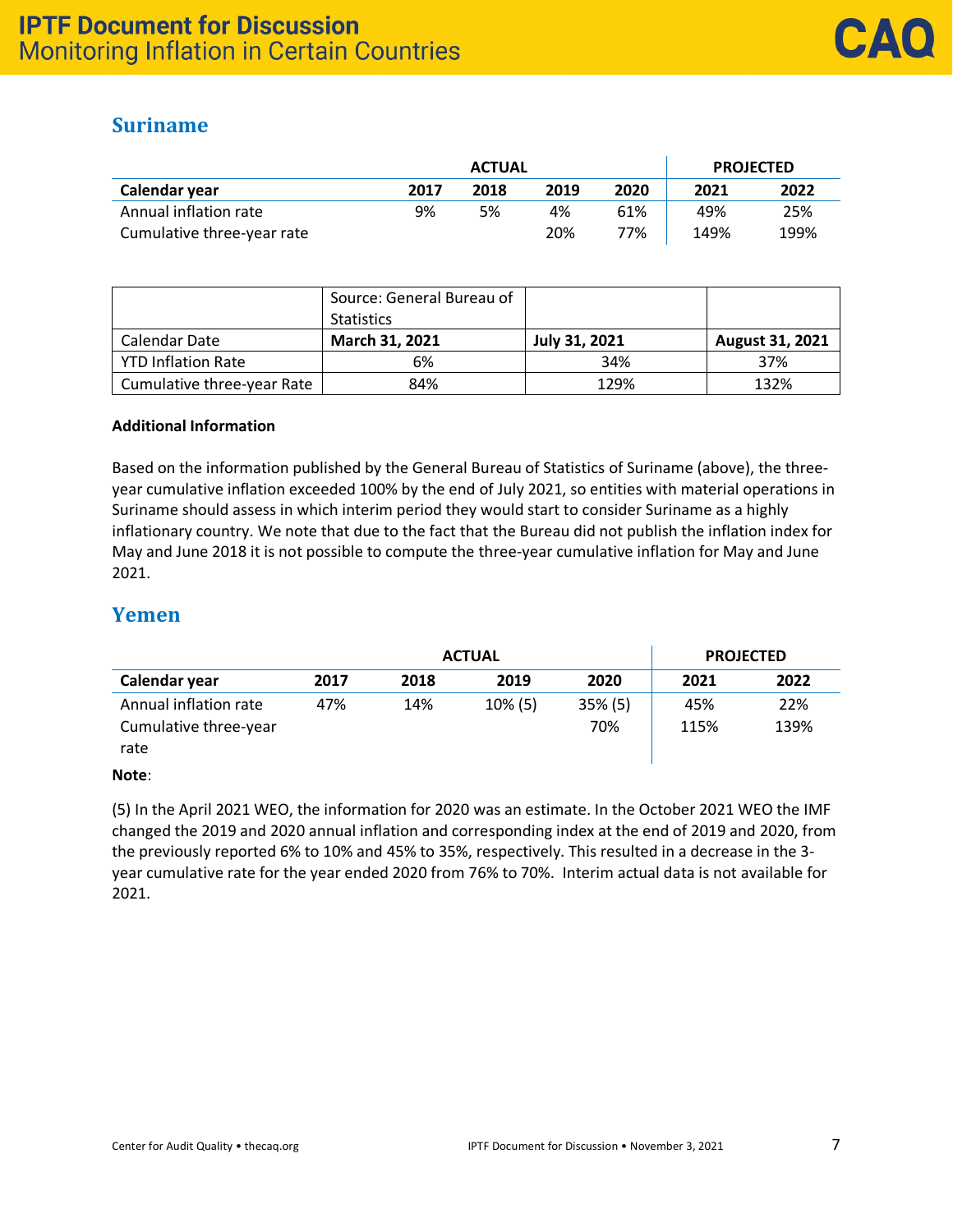## **2. Countries with three-year cumulative inflation rates exceeding 100% in recent years, but with three-year cumulative inflation rates between 70% and 100% in the last calendar year**

*Case B in ASC 830-10-55-25 provides an illustrative example of a country where an economy continues to be classified as highly inflationary even though the three-year cumulative rate is below 100% because there is no evidence to suggest that the drop below 100% is other than temporary and annual inflation has been high on a consistent basis.* 

*Countries in this category should be monitored by management, who should apply judgment in determining when there is sufficient evidence to conclude the country should no longer be classified as highly inflationary.*

There are no countries in this category.

# **3. Countries with recent three-year cumulative inflation rates exceeding 100% after a spike in inflation in a discrete period**

*Case C in ASC 830-10-55-26 provides an illustrative example where a country's economy no longer exceeds 100% for the cumulative three-year rate and the classification as highly inflationary resulted from an isolated spike in annual inflation. ASC 830-10-55-26 states that this country's economy should no longer be classified as highly inflationary.*

*According to data obtained from the IMF WEO Report, the following countries three-year cumulative inflation rates have exceeded 100% after a spike in inflation in a discrete period. Countries in this category should be monitored by management, who should apply judgment in determining when there is sufficient evidence to conclude whether the country should be, or should no longer be, classified as highly inflationary:*

There are no countries in this category.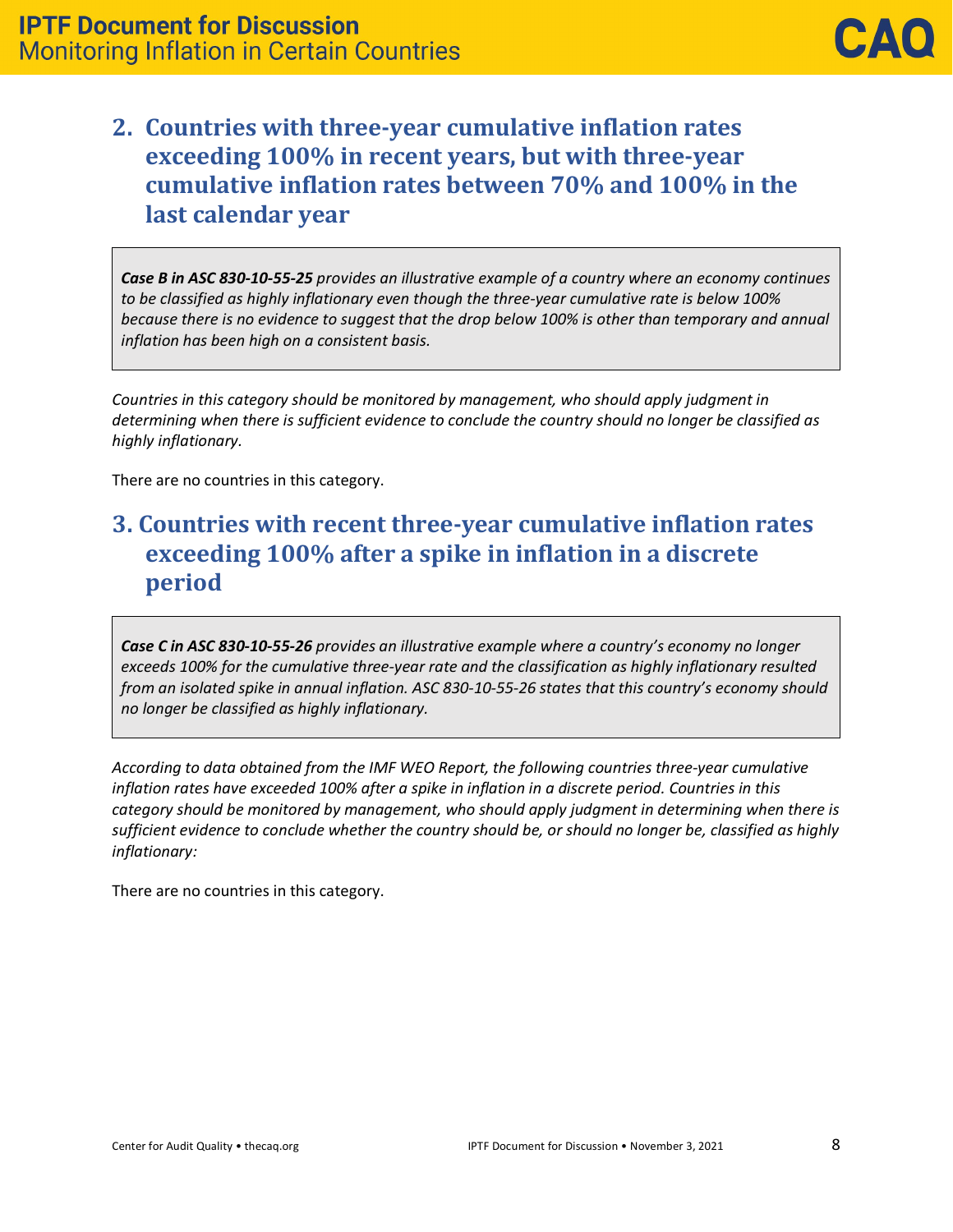**4. Countries with projected three-year cumulative inflation rates between 70% and 100% in the current year, or with a significant (25% or more) increase in inflation during the last calendar year, or a significant increase in projected inflation in the current year, or with projected three-year cumulative inflation rates greater than 100% in the next year**

*According to data obtained from the IMF WEO Report, the following countries have projected three-year cumulative inflation rates between 70% and 100% in the current year, or a significant (25% or more) increase in inflation during the last calendar year, or a significant increase in projected inflation in the current year, or projected three-year cumulative inflation rates greater than 100% in the next year.* 

*Registrants should have appropriate controls in place to monitor more current reported inflation data and consider other pertinent economic indicators to determine if and when the following countries should be considered highly inflationary:*

## **Angola**

|                                | <b>ACTUAL</b> |      |      | <b>PROJECTED</b> |      |      |
|--------------------------------|---------------|------|------|------------------|------|------|
| Calendar year                  | 2017          | 2018 | 2019 | 2020             | 2021 | 2022 |
| Annual inflation               | 24%           | 19%  | 17%  | 25%              | 22%  | 11%  |
| Cumulative three-<br>year rate |               |      |      | 73%              | 78%  | 69%  |

## **Haiti**

|                                | <b>ACTUAL</b> |      |      | <b>PROJECTED</b> |      |      |
|--------------------------------|---------------|------|------|------------------|------|------|
| Calendar year                  | 2017          | 2018 | 2019 | 2020             | 2021 | 2022 |
| Annual inflation               | 15%           | 13%  | 20%  | 25%              | 15%  | 16%  |
| Cumulative three-<br>year rate |               |      |      | 70%              | 72%  | 67%  |

# **Appendix: Description of how inflation rates are calculated**

For all countries, data is extracted from the International Monetary Fund ("IMF") website. IMF data is extracted from [www.imf.org](http://www.imf.org/) as follows:

- On the home page, select the "Data" tab, and then click "World Economic Outlook Databases" link.
	- o Select the [most recent database](https://www.imf.org/en/Publications/WEO/weo-database/2021/October) (October 2021).